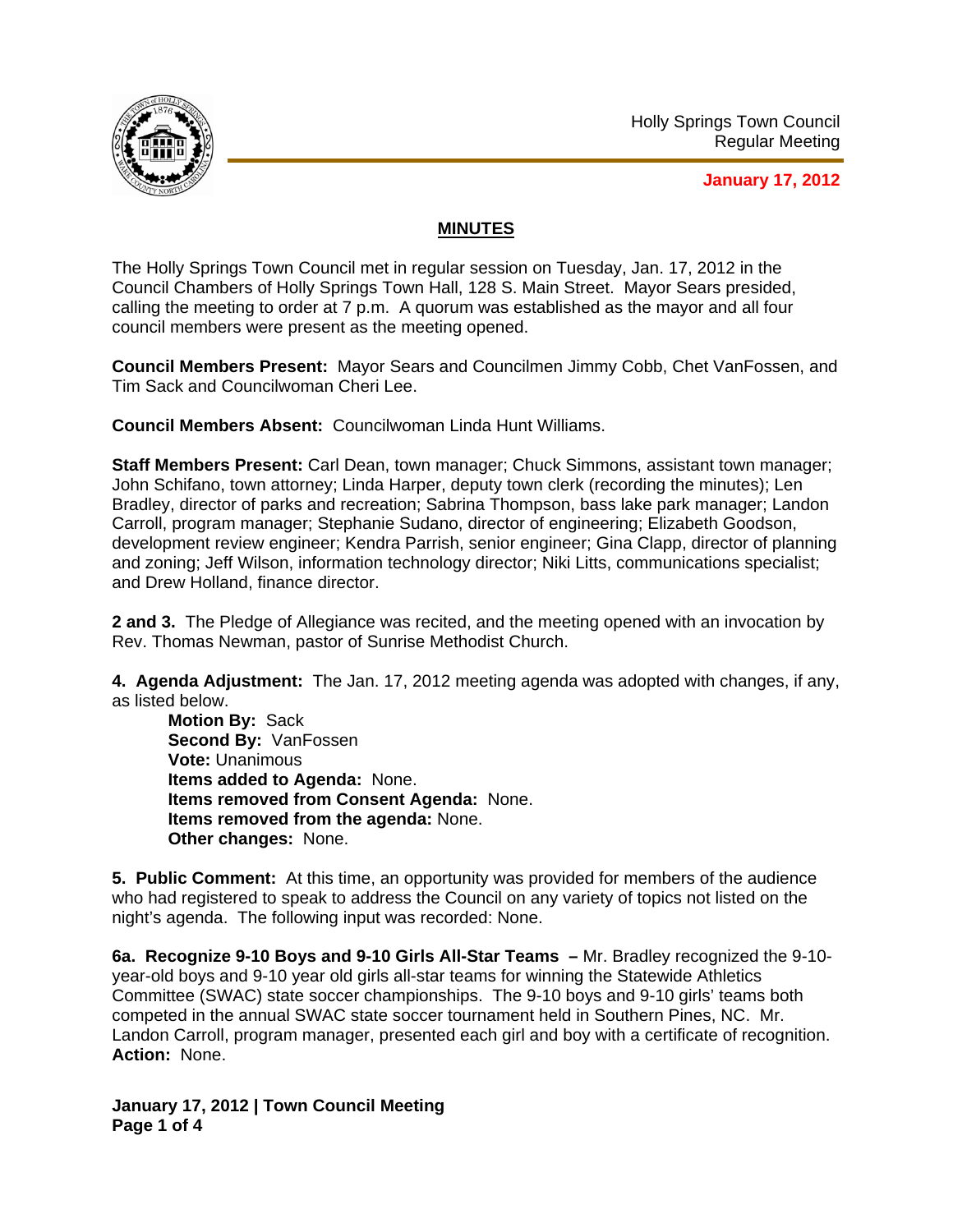**7. Consent Agenda:** The Council approved a motion to approve all items on the Consent Agenda. The motion carried following a motion by Councilman Sack, a second by Councilman Cobb and a unanimous vote. The following actions were affected:

7a. Minutes - The Council approved minutes of the Council's regular meeting held Dec. 20, 2011.

7b. Monthly Budget Report - The Council received a monthly report of amendments to the FY 2011-12 budget approved by the town manager. *A copy of the budget amendment report is attached to these minutes.* 

7c. Quarterly Financial Report- The Council received a report of quarterly financial information as of Dec. 31, 2011. *A copy of the quarterly report is attached to these minutes.*

7d. Cornell Estate House Demolition – The Council authorized demolition of the Cornell Estate house at Bass Lake Park.

7e. Inter-local Agreement, Towns of Holly Springs, Garner and Knightdale – The Council approved to enter an inter-local agreement among Holly Springs, Garner and Knightdale to share a crime analyst.

7f. Resolutions 12-01 - The Council adopted Resolution 12-01 declaring certain personal property to be surplus to the needs of the Town and authorizing the disposal of said property. A copy *of Resolution 12-1 is attached to these minutes.*

**8a. Ballenridge Outfall Rehabilitation -** Ms. Parrish said the Ballenridge outfall is one of the most significant sewer lines in the Town's collection system. It carries wastewater to the Utley Creek water reclamation facility. The 18-inch gravity sewer serves the eastern half of Holly Springs and accepts flow from both the Sunset Ridge and Bass Lake pump stations.

 She said the line was inspected in 2010. The manholes are in great need of rehabilitation due to hydrogen sulfide corrosion. During inspection, further line cleaning and remote video inspection was suggested. Diehl and Philips Engineering provided inspection, a report of conditions and recommendations for repair, and the construction plans for repair. The plans were informally bid and utility contractors were targeted due to their past experience with this type of specialized work.

Only one contractor, Atlantic Coast Contractors, submitted a bid.

Ms. Parrish explained that the bid for Part A, cleaning and television inspection, was more than twice the estimated cost by Diehl and Phillips and it was recommended that the Town negotiate down closer to the estimate or re-bid this part at a later time. Staff recommends holding off on this portion of the work.

 The bid for Part B, manhole rehabilitation, came in close to the estimated cost. Staff recommends moving forward with this portion of the project.

Councilman Sack asked if the town has any back up sewer system problems in the outfall area. Ms. Parrish said the only sewer problem is an order and this contract will address that problem as well.

**Action:** The Council approved a motion to award a contract in the amount of \$108,032.50 to Atlantic Coast Contractors for manhole rehabilitation in the Ballenridge outfall and to adopt a budget amendment for \$118,835, which includes a 10% contingency.

**Motion By:** Cobb  **Second By:** VanFossen  **Vote:** Unanimous *A copy of the budget amendment is attached to these minutes.* 

**January 17, 2012 | Town Council Meeting Page 2 of 4 8b. Hydraulic Model –** Ms. Sudano said the Town is a member of the Jordan Lake Partnership, which is comprised of a group of governmental agencies that have water allocations in Jordan Lake for existing or future water supply. The membership is in the final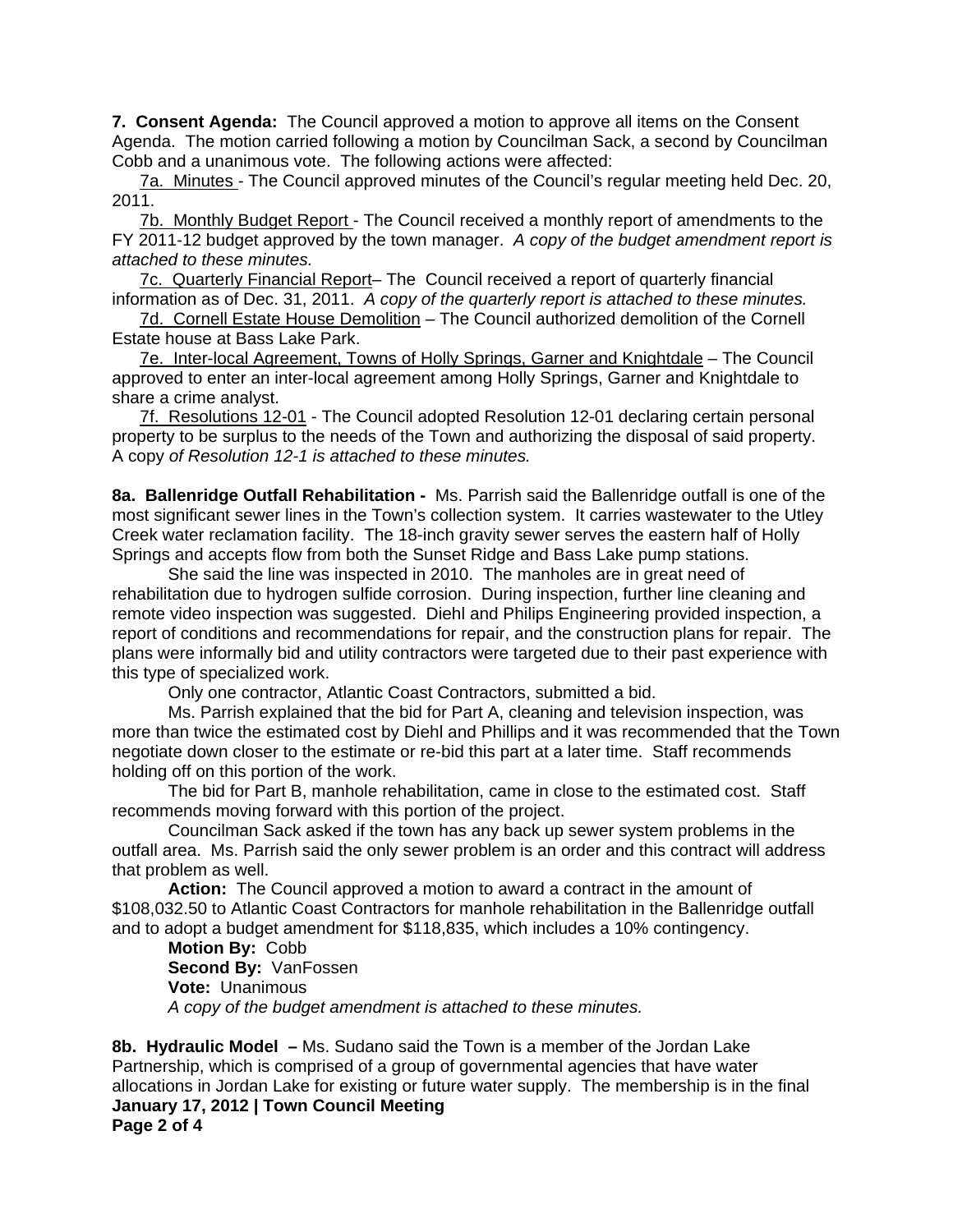stages of completing two studies - one that estimates the region's water needs through the next 30 years, and one that documents existing interconnections between the various systems and water supplies. Discussion of future work between the partners is on-going, and in those discussions it became apparent that an updated hydraulic model of the Town's water system would be very helpful.

 The same hydraulic model was approved in this year's budget, recommended for several reasons:

- Ability to more accurately and cost effectively model new developments during plan review to determine if additional infrastructure is needed to serve same; this will be especially useful for non-residential projects such as New Hill Place and Rex Hospital;
- Ability to model and plan for back-up water supply to meet the community's needs in the event of a water related emergency;
- Plan CIP projects/needed interconnections, etc;
- Evaluate pressure anomalies and demands;
- Evaluate need for additional pressure zones.

She said Hazen and Sawyer (H&S) is the consultant who performed the related work for the Jordan Partnership, and the proposal is for H&S to perform these engineering services under the umbrella "Memorandum of Understanding" which permits partners to undertake individually-funded studies as well.

**Action:** The Council approved a motion to retain Hazen Sawyer for development of a hydraulic model of the Town in the amount of \$39,400 and approve funding for \$45,000, inclusive of contingency.

**Motion By:** VanFossen  **Second By:** Sack  **Vote:** Unanimous

**8c. Bass Lake Park Pavilion Road Improvements –** Ms. Parrish said the Bass Lake pavilion project construction is ongoing.

 She said Bridgewater road repair contractor Gelder and Associates was asked to provide pricing for the Bass Lake pavilion road improvements to be approved as a change order to the Bridgewater project. The Town has worked with Gelder before and was satisfied with the work.

 Ms. Parrish said if approved, it would be executed as a change order to the previouslyapproved (and almost completed) Bridgewater road repair project.

Councilman Sack asked if the paving will be the entire area from the street and up to the pavilion. Ms. Parrish said this change order covers the paving of the street portion. The paving of the portion that leads up to the pavilion will be another project.

**Action:** The Council approved a motion to approve a contract change order in the Bridgewater road repair project to provide Bass Lake Park pavilion road improvements in the amount of \$101,000, including contingency.

**Motion By:** Sack  **Second By:** VanFossen  **Vote:** Unanimous

**8d. New Hill Place Schematic Master TIP Amendment –** Ms. Goodson said that on Nov. 18, 2008, the Town Council voted to approve a Transportation Improvement Plan (TIP) for the New Hill Place project. This is a portion of the New Hill Place Master Plan (08-MAS-01.) The TIP shows all required transportation improvements for the project.

**January 17, 2012 | Town Council Meeting Page 3 of 4**